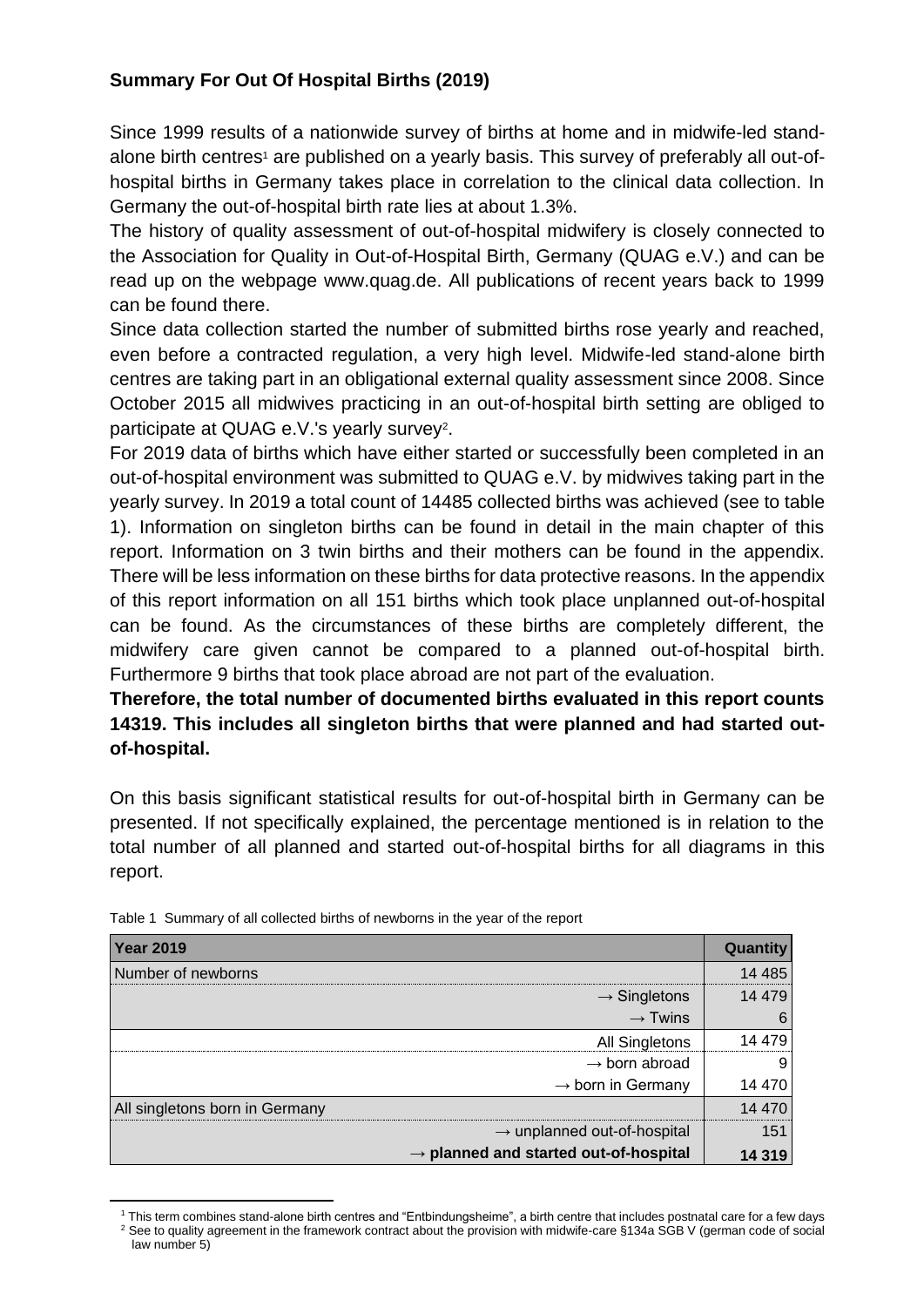For all 14319 home births and stand-alone midwife led births centres that started in the planned environment relevant outcomes are shown in table 2 and 3.

| <b>Outcome mothers</b>                                      |         | Number Percentage |
|-------------------------------------------------------------|---------|-------------------|
| Spontaneous birth                                           | 13 189  | 92.1              |
| Delivery at planned place of birth                          | 12 087  | 84.4              |
| Most chosen birth position: all fours position              | 3876    | 27.1              |
| 2 <sup>nd</sup> midwife present at birth                    | 8 6 5 6 | 60.5              |
| Caesarean section after transfer to hospital                | 735     | 5.1               |
| Assisted birth                                              | 395     | 2.8               |
| No birth injuries (no tears or episiotomy) at vaginal birth | 5992    | 41.9              |
| Episiotomy at vaginal birth                                 | 419     | 2.9               |
| 3rd or 4 <sup>th</sup> degree tear at vaginal birth         | 136     | 1.0               |
| No complications post-partum /after birth                   | 13 4 98 | 94.3              |
| Transfer to hospital antepartum/ during birth               | 2 2 3 2 | 15.6              |
| Transfer to hospital postpartum/ after birth                | 564     | 3.9               |
| Maternal mortality <sup>3</sup>                             |         | 0.0               |

Table 2 Essential outcome for mothers with planned out-of-hospital births in 2019, despite the actual place of birth

Percentage in relation to all singleton births started out-of-hospital (N=14319)

Table 3 Outcome for singleton newborns in 2019, despite the actual place of birth

| <b>Outcome for singleton newborns</b>                                                                                                   | <b>Number</b> | Percentage |
|-----------------------------------------------------------------------------------------------------------------------------------------|---------------|------------|
| No problems after birth / APGAR 8 to 10                                                                                                 | 13461         | 94.01      |
| Heartbeat, breathing, skin colour, reflexes, muscle tone 5 minutes after<br>birth were good or very good (relates to an APGAR $\geq$ 7) | 14 213        | 99.26      |
| Main cause of newborn morbidity (by classification system ICD-104, P22):<br>breathing complication                                      | 163           | 1.14       |
| Transfer to neonatal unit/children's hospital within first 6h of birth                                                                  | 240           | 1.68       |
| Neonatal mortality <sup>5</sup>                                                                                                         | 18            | 0.13       |

Percentage in relation to all singleton births started out-of-hospital (N=14319)

2232 women were transferred in labour (refer to table 2). In 2099 cases transfers were carried out as non-emergencies. In relation to all planned out-of-hospital births this shows:

− 15 to 16 of 100 women are transferred as non-emergencies

133 women experienced an emergency transfer (see below table 39). In relation to all planned out-of-hospital births this shows:

− 1 of 100 women is transferred as an emergency

Most women are transferred to hospital in a non-stressful way as there were non-urgent reasons for transfer. The main cause for transfer is failure to progress in second stage of labour. This occurred in about 40 percent of transfers (n=879, see to table 40 in the main part).

 $3$  This term refers to a maternal death in pregnancy, at birth or within 42 days of birth

<sup>4</sup> International Statistical Classification of Diseases and Related Health Problems 10th Revision, Chapter XV

<sup>&</sup>lt;sup>5</sup> This term refers to a perinatal death prior, during or within 7 days of birth